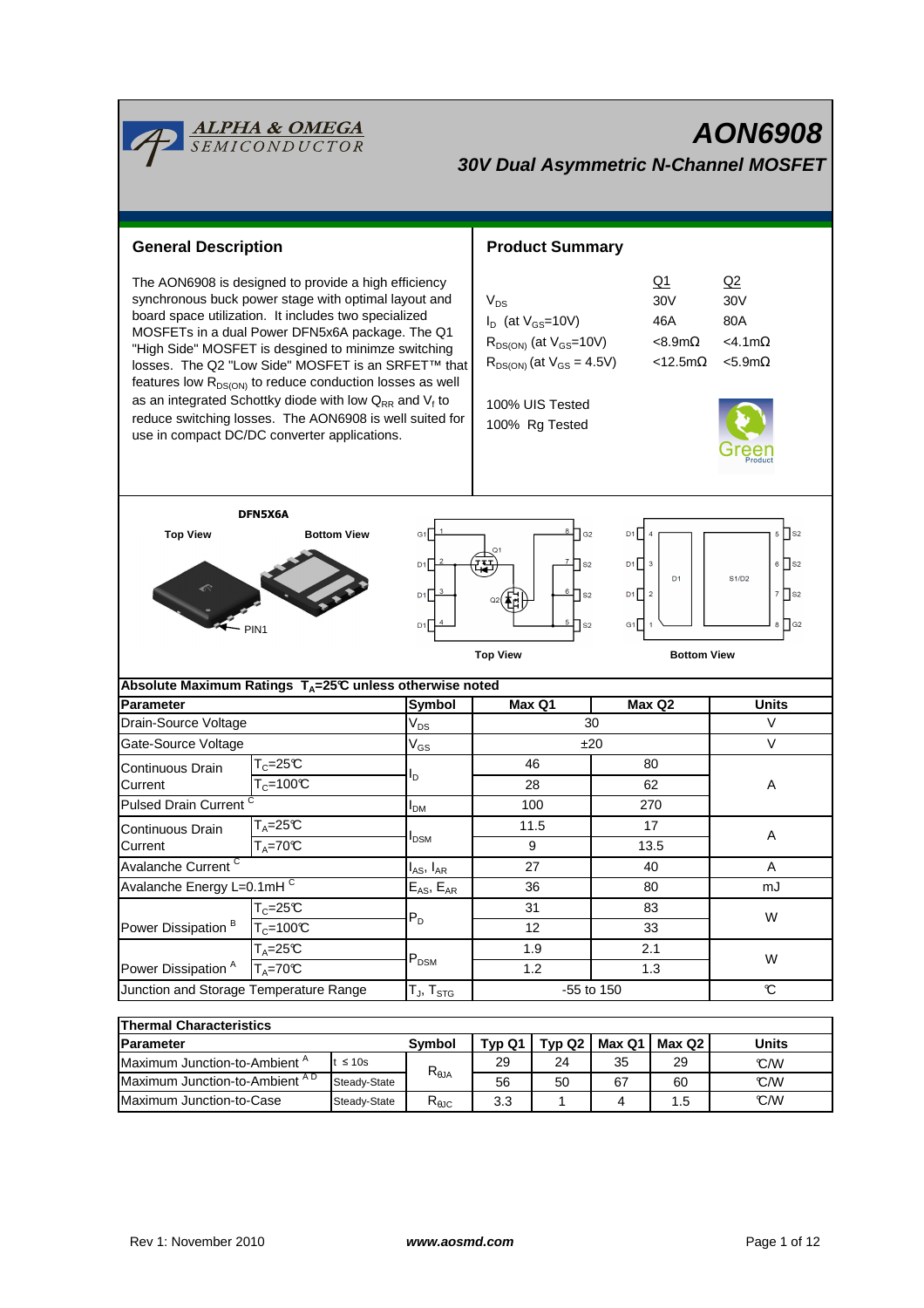

#### **Q1 Electrical Characteristics (TJ=25°C unless otherwise noted)**

| <b>Symbol</b>                           | <b>Conditions</b><br><b>Parameter</b> |                                                                                             |                              | Min | <b>Typ</b> | <b>Max</b>  | <b>Units</b> |  |  |
|-----------------------------------------|---------------------------------------|---------------------------------------------------------------------------------------------|------------------------------|-----|------------|-------------|--------------|--|--|
| <b>STATIC PARAMETERS</b>                |                                       |                                                                                             |                              |     |            |             |              |  |  |
| <b>BV<sub>DSS</sub></b>                 | Drain-Source Breakdown Voltage        | $I_D = 250 \mu A$ , $V_{GS} = 0V$                                                           |                              | 30  |            |             | $\vee$       |  |  |
| $I_{DSS}$                               | Zero Gate Voltage Drain Current       | $V_{DS}$ =30V, $V_{GS}$ =0V                                                                 |                              |     |            | 1           |              |  |  |
|                                         |                                       |                                                                                             | $T_{\text{J}} = 55^{\circ}C$ |     |            | 5           | μA           |  |  |
| $I_{GSS}$                               | Gate-Body leakage current             | $V_{DS} = 0V$ , $V_{GS} = \pm 20V$                                                          |                              |     |            | 100         | nA           |  |  |
| $\mathsf{V}_{\mathsf{GS}(\mathsf{th})}$ | Gate Threshold Voltage                | $V_{DS} = V_{GS} I_D = 250 \mu A$                                                           |                              | 1.3 | 1.8        | 2.4         | $\vee$       |  |  |
| $I_{D(ON)}$                             | On state drain current                | $V_{GS}$ =10V, $V_{DS}$ =5V                                                                 |                              | 100 |            |             | A            |  |  |
| $R_{DS(ON)}$                            | Static Drain-Source On-Resistance     | $V_{GS}$ =10V, $I_{D}$ =11.5A                                                               |                              |     | 7.4        | 8.9         |              |  |  |
|                                         |                                       |                                                                                             | $T_i = 125C$                 |     | 11.1       | 13.4        | $m\Omega$    |  |  |
|                                         |                                       | $V_{GS}$ =4.5V, $I_{D}$ =11.5A                                                              |                              | 10  | 12.5       | $m\Omega$   |              |  |  |
| $g_{FS}$                                | <b>Forward Transconductance</b>       | $V_{DS} = 5V$ , $I_D = 11.5A$                                                               |                              |     | 50         |             | S            |  |  |
| $V_{SD}$                                | Diode Forward Voltage                 | $IS=1A, VGS=0V$                                                                             |                              |     |            | $\mathbf 1$ | V            |  |  |
| $I_{\rm S}$                             | Maximum Body-Diode Continuous Current |                                                                                             |                              | 34  | A          |             |              |  |  |
|                                         | <b>DYNAMIC PARAMETERS</b>             |                                                                                             |                              |     |            |             |              |  |  |
| $C_{\text{iss}}$                        | Input Capacitance                     |                                                                                             |                              |     | 850        | 1110        | рF           |  |  |
| $C_{\rm oss}$                           | <b>Output Capacitance</b>             | $V_{GS}$ =0V, $V_{DS}$ =15V, f=1MHz                                                         |                              | 260 | 380        | 540         | pF           |  |  |
| $C_{\rm rss}$                           | Reverse Transfer Capacitance          |                                                                                             |                              | 18  | 30         | 51          | pF           |  |  |
| $R_{g}$                                 | Gate resistance                       | $V_{GS}$ =0V, $V_{DS}$ =0V, f=1MHz                                                          |                              | 0.7 | 1.4        | 2.1         | Ω            |  |  |
| <b>SWITCHING PARAMETERS</b>             |                                       |                                                                                             |                              |     |            |             |              |  |  |
| Q <sub>a</sub> (10V)                    | <b>Total Gate Charge</b>              | $V_{\text{GS}}$ =10V, $V_{\text{DS}}$ =15V, $I_{\text{D}}$ =11.5A                           |                              | 10  | 12.5       | 15          | nC           |  |  |
| $Q_g(4.5V)$                             | <b>Total Gate Charge</b>              |                                                                                             |                              | 4.6 | 5.7        | 6.9         | nC           |  |  |
| $\mathsf{Q}_{\underline{\text{gs}}}$    | Gate Source Charge                    |                                                                                             |                              | 1.6 | 2          | 2.4         | nC           |  |  |
| $Q_{gd}$                                | Gate Drain Charge                     |                                                                                             |                              | 1.5 | 2.6        | 3.6         | nC           |  |  |
| $t_{D(on)}$                             | Turn-On DelayTime                     |                                                                                             |                              |     | 5          |             | ns           |  |  |
| $\mathfrak{t}_{\mathsf{r}}$             | Turn-On Rise Time                     | $V_{GS}$ =10V, $V_{DS}$ =15V, R <sub>L</sub> =0.75 $\Omega$ ,<br>$R_{\text{GEN}} = 3\Omega$ |                              |     | 9.5        |             | ns           |  |  |
| $t_{D(\underline{off})}$                | Turn-Off DelayTime                    |                                                                                             |                              |     | 18.5       |             | ns           |  |  |
| $t_f$                                   | <b>Turn-Off Fall Time</b>             |                                                                                             |                              |     | 4          |             | ns           |  |  |
| $t_{rr}$                                | Body Diode Reverse Recovery Time      | $I_F = 11.5A$ , dl/dt=500A/ $\mu$ s                                                         |                              | 8   | 10.5       | 13          | ns           |  |  |
| $Q_{rr}$                                | Body Diode Reverse Recovery Charge    | $I_F = 11.5A$ , dl/dt=500A/ $\mu$ s                                                         |                              | 13  | 17.2       | 21          | nC           |  |  |

A. The value of R<sub>θJA</sub> is measured with the device mounted on 1in<sup>2</sup> FR-4 board with 2oz. Copper, in a still air environment with T<sub>A</sub>=25℃. The

Power dissipation P<sub>DSM</sub> is based on R<sub>θJA</sub> and the maximum allowed junction temperature of 150°C. The value in any given application depends on the user's specific board design.

B. The power dissipation  $P_D$  is based on  $T_{J(MAX)}=150^{\circ}C$ , using junction-to-case thermal resistance, and is more useful in setting the upper dissipation limit for cases where additional heatsinking is used.

C. Repetitive rating, pulse width limited by junction temperature  $T_{J(MAX)}$ =150°C. Ratings are based on low frequency and duty cycles to keep initial T $_{\textrm{\scriptsize{J}}}$  =25°C.

D. The  $R_{\theta JA}$  is the sum of the thermal impedence from junction to case  $R_{\theta JC}$  and case to ambient.

E. The static characteristics in Figures 1 to 6 are obtained using <300µs pulses, duty cycle 0.5% max.

F. These curves are based on the junction-to-case thermal impedence which is measured with the device mounted to a large heatsink,

assuming a maximum junction temperature of  $T_{J(MAX)}$ =150°C. The SOA curve provides a single pulse ratin g.

G. The maximum current rating is limited by package.

H. These tests are performed with the device mounted on 1 in<sup>2</sup> FR-4 board with 2oz. Copper, in a still air environment with TA=25°C.

COMPONENTS IN LIFE SUPPORT DEVICES OR SYSTEMS ARE NOT AUTHORIZED. AOS DOES NOT ASSUME ANY LIABILITY ARISING OUT OF SUCH APPLICATIONS OR USES OF ITS PRODUCTS. AOS RESERVES THE RIGHT TO IMPROVE PRODUCT DESIGN, FUNCTIONS AND RELIABILITY WITHOUT NOTICE.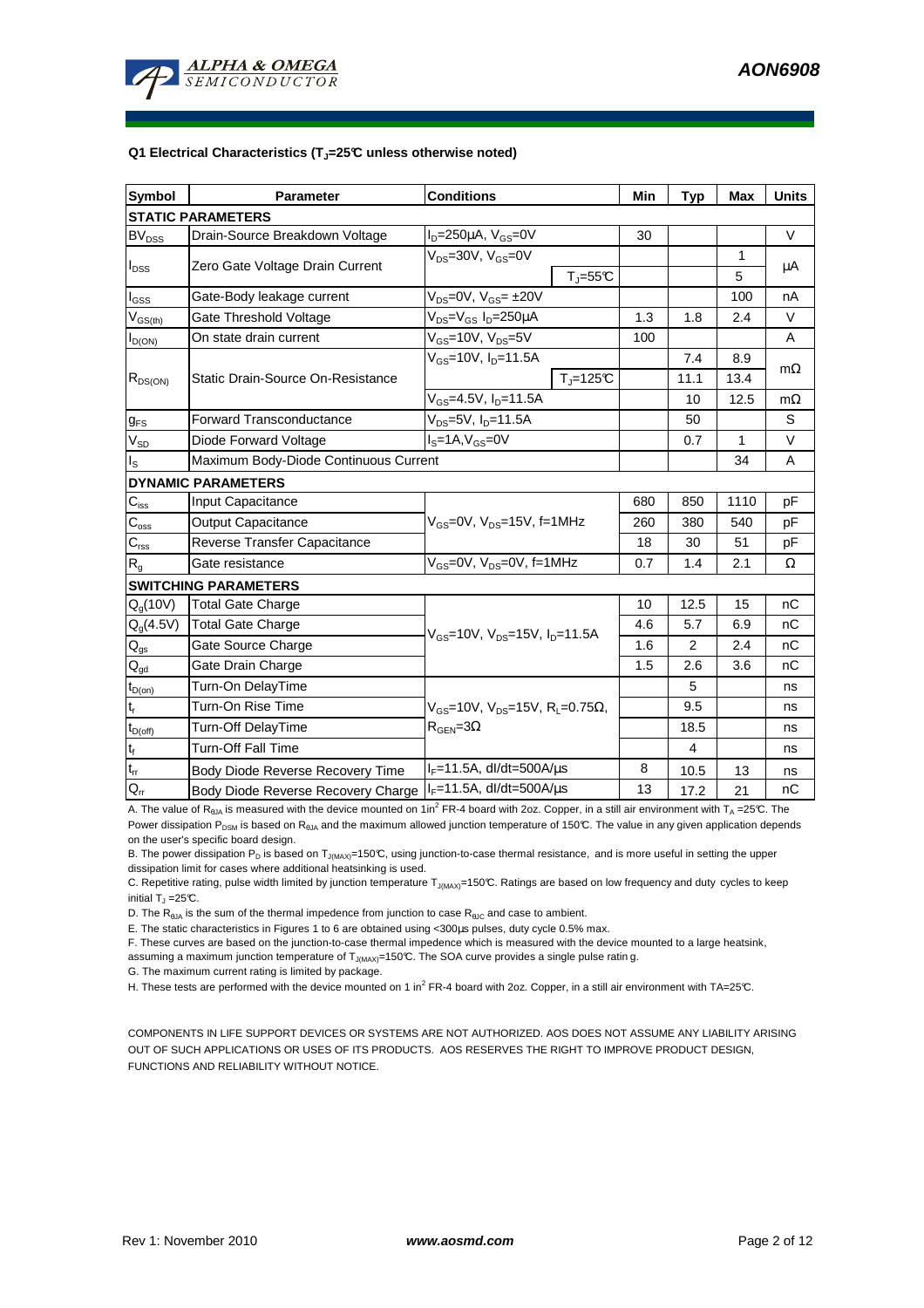

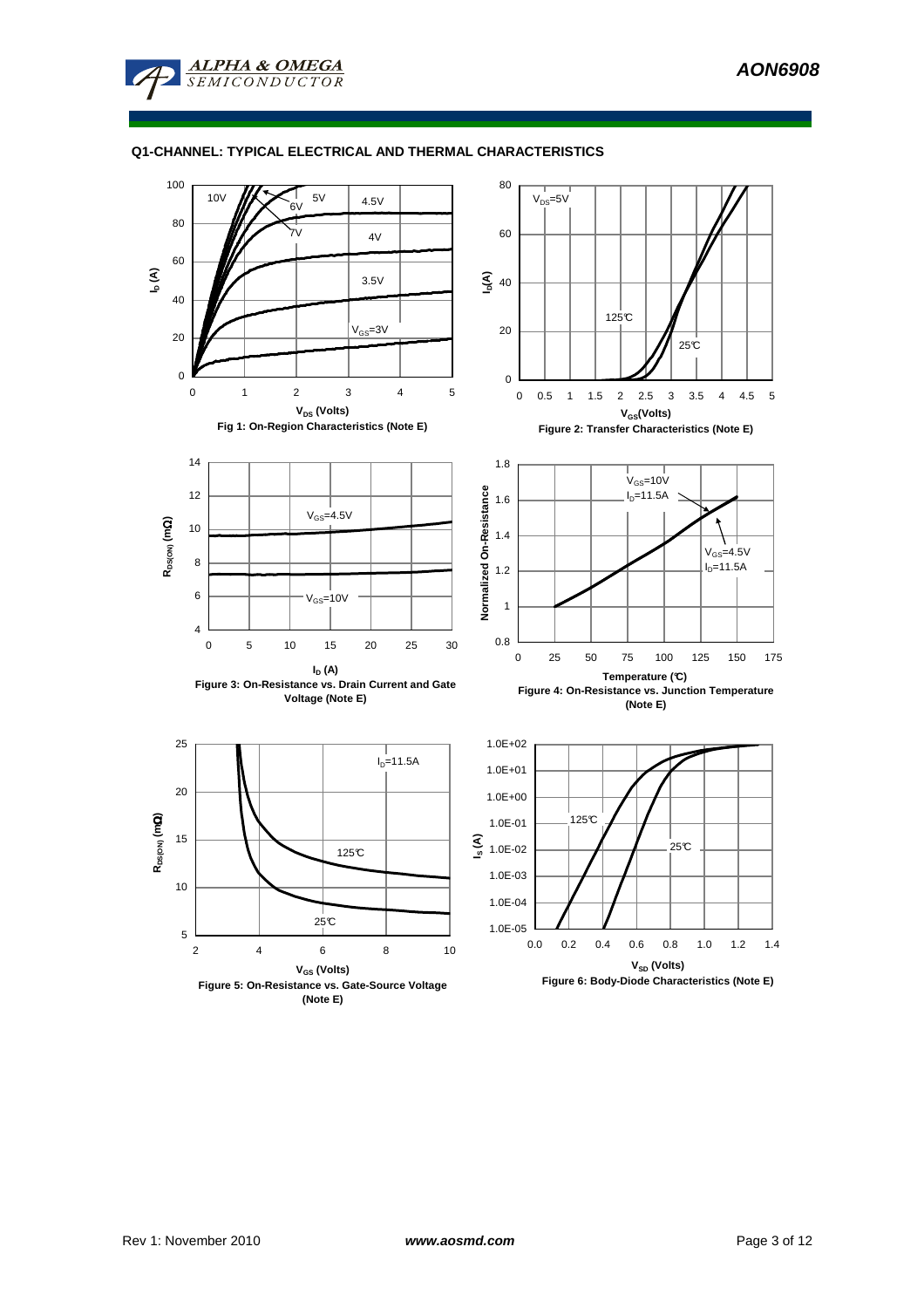



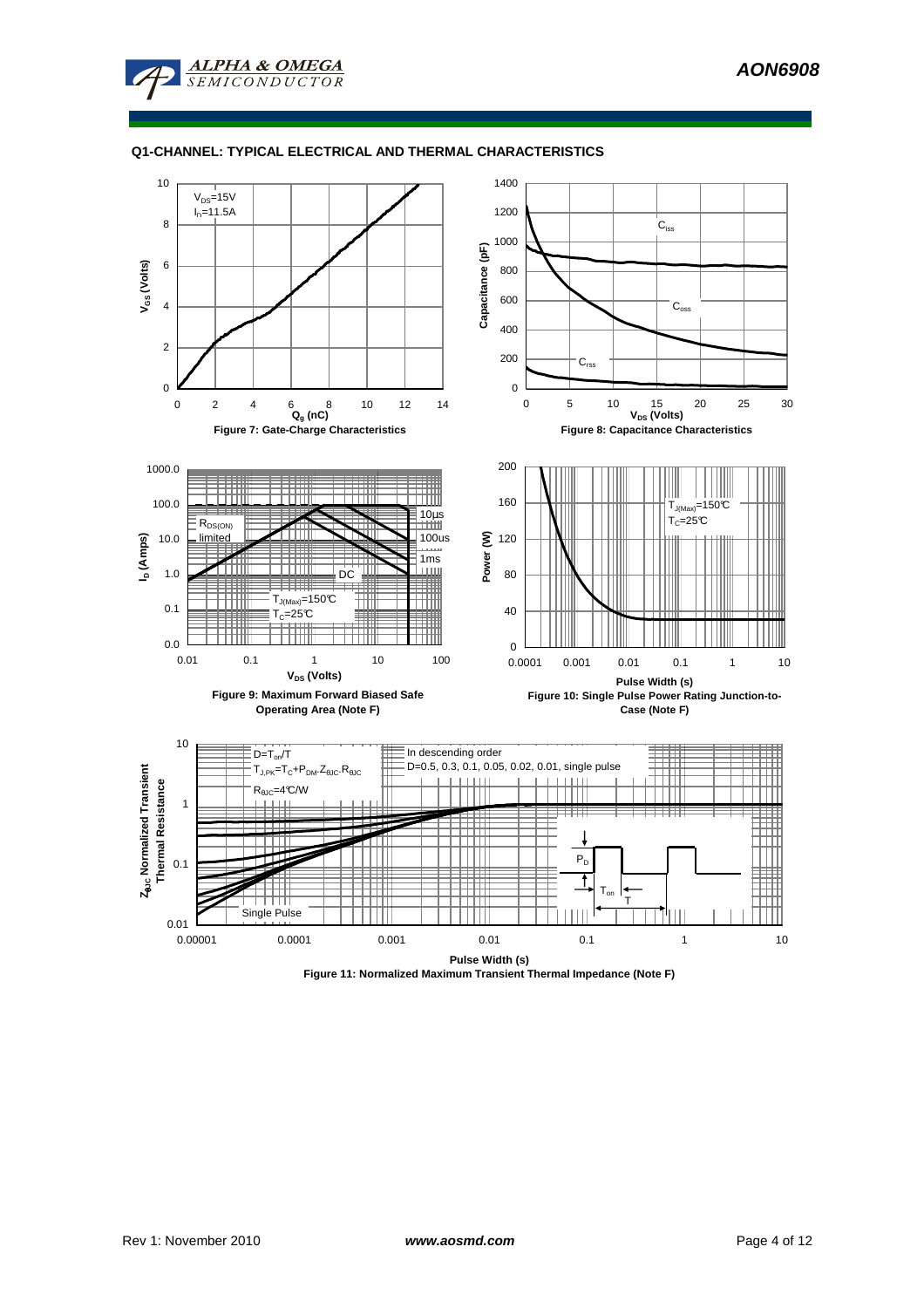



**Figure 16: Normalized Maximum Transient Thermal Impedance (Note H)**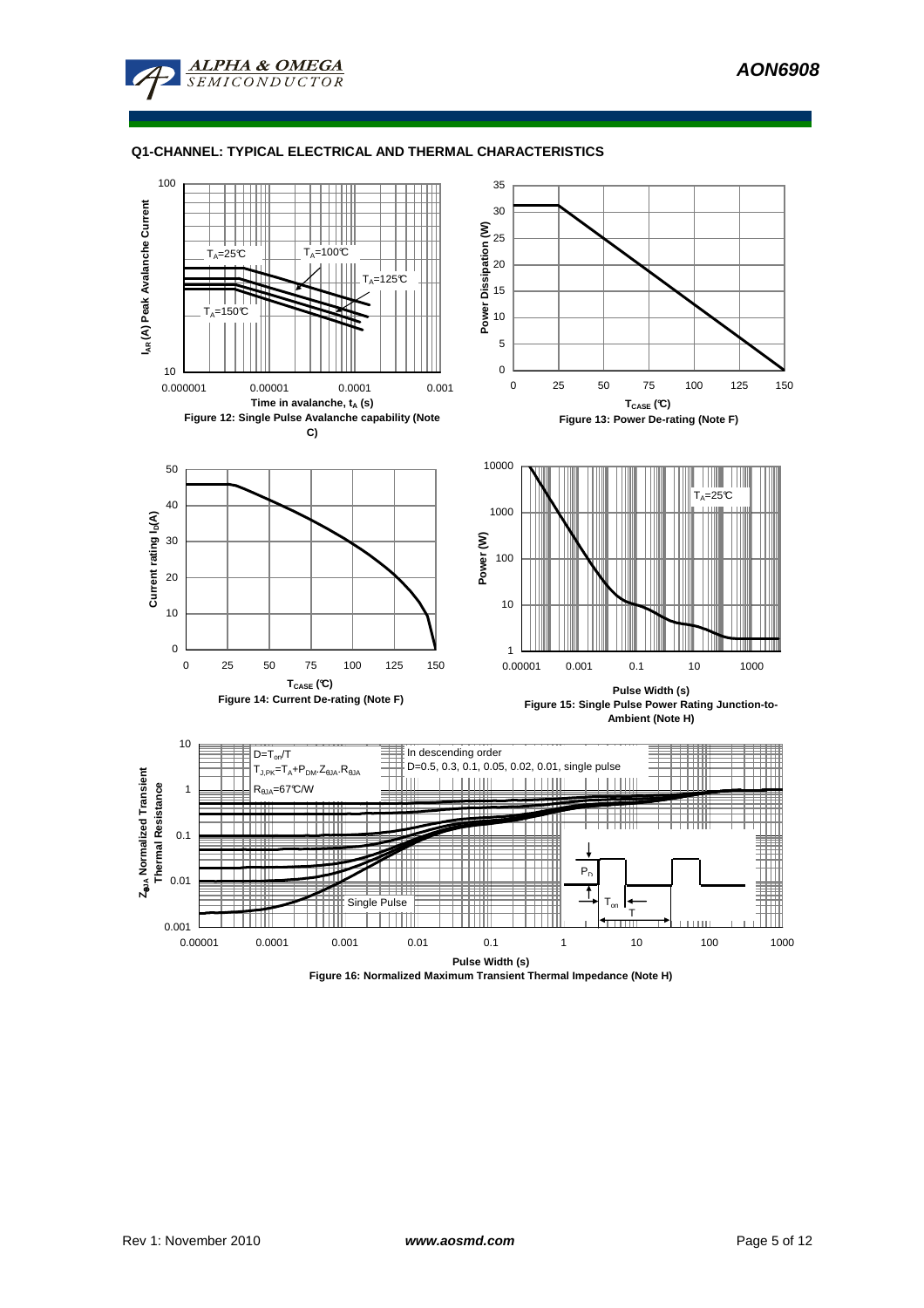

10%

90%

 $\overline{a}$ 

### Gate Charge Test Circuit & Waveform





Resistive Switching Test Circuit & Waveforms



### Unclamped Inductive Switching (UIS) Test Circuit & Waveforms





 $_{\text{d(off)}}$  tf t<sub>off</sub>

### Diode Recovery Test Circuit & Waveforms



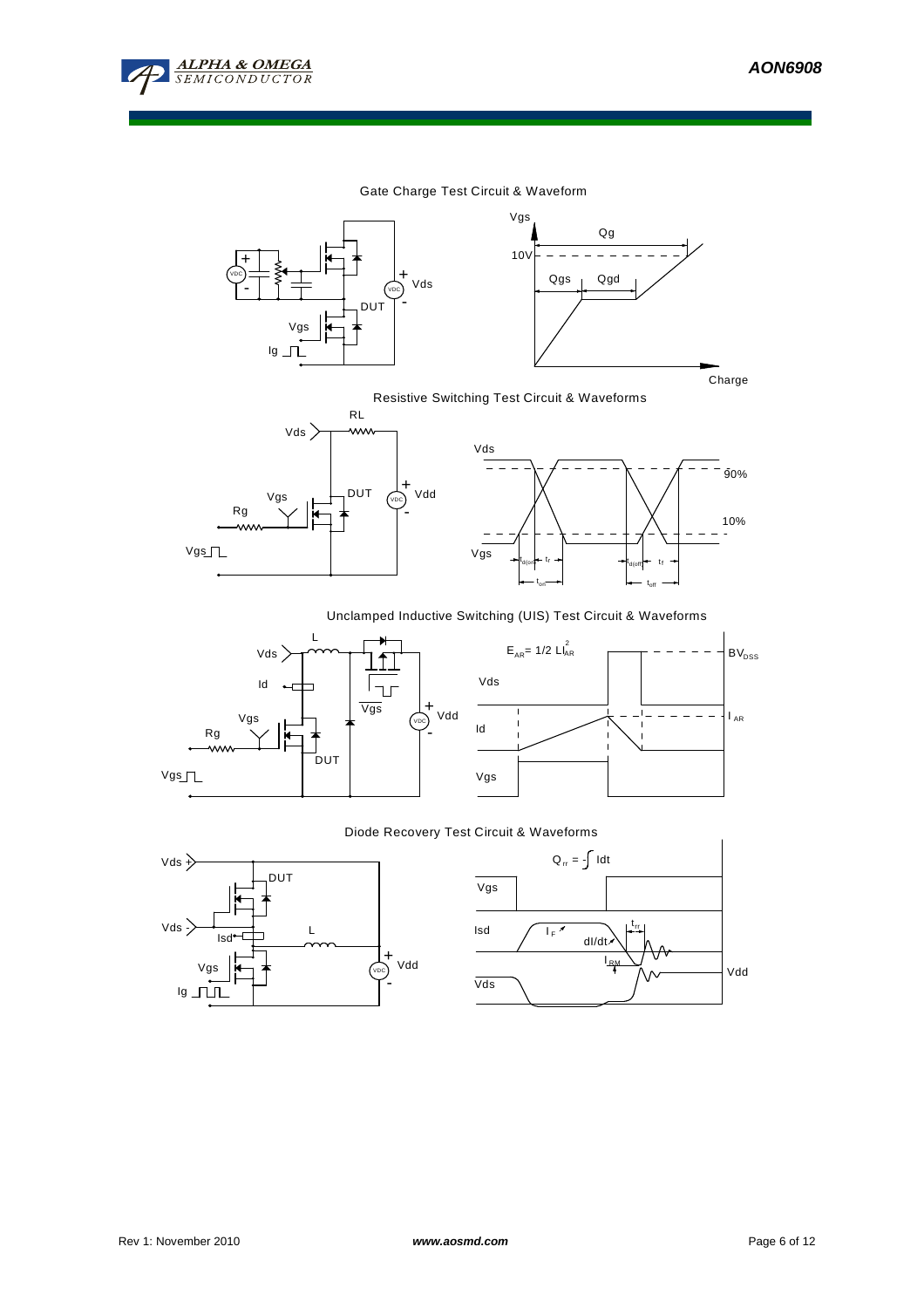

#### **Q2 Electrical Characteristics (TJ=25°C unless otherwise noted)**

| <b>Symbol</b>                           | Parameter                             | <b>Conditions</b>                                                                           |              |      | <b>Typ</b> | Max    | <b>Units</b> |  |  |
|-----------------------------------------|---------------------------------------|---------------------------------------------------------------------------------------------|--------------|------|------------|--------|--------------|--|--|
| <b>STATIC PARAMETERS</b>                |                                       |                                                                                             |              |      |            |        |              |  |  |
| <b>BV<sub>DSS</sub></b>                 | Drain-Source Breakdown Voltage        | $I_D = 250 \mu A$ , $V_{GS} = 0V$                                                           |              | 30   |            |        | $\vee$       |  |  |
| $I_{DSS}$                               |                                       | $V_{DS}$ =30V, $V_{GS}$ =0V<br>$T_{\parallel} = 55$ °C                                      |              |      |            | 0.1    | mA           |  |  |
|                                         | Zero Gate Voltage Drain Current       |                                                                                             |              |      |            | 20     |              |  |  |
| $I_{GS}$                                | Gate-Body leakage current             | $V_{DS} = 0V$ , $V_{GS} = \pm 20V$                                                          |              |      |            | 100    | nA           |  |  |
| $\mathsf{V}_{\mathsf{GS}(\mathsf{th})}$ | Gate Threshold Voltage                | V <sub>DS</sub> =V <sub>GS</sub> I <sub>D</sub> =250µA                                      | 1.2          | 1.9  | 2.5        | $\vee$ |              |  |  |
| $I_{D(ON)}$                             | On state drain current                | $\rm V_{GS}$ =10V, V $\rm_{DS}$ =5V                                                         |              | 270  |            |        | A            |  |  |
| $R_{DS(ON)}$                            | Static Drain-Source On-Resistance     | $V_{GS}$ =10V, I <sub>D</sub> =17A                                                          |              |      | 3.4        | 4.1    | $m\Omega$    |  |  |
|                                         |                                       |                                                                                             | $T_i = 125C$ |      | 5.4        | 6.5    |              |  |  |
|                                         |                                       | $V_{GS} = 4.5V, I_D = 17A$                                                                  |              |      | 4.7        | 5.9    | $m\Omega$    |  |  |
| $g_{FS}$                                | <b>Forward Transconductance</b>       | $V_{DS}$ =5V, I <sub>D</sub> =17A                                                           |              |      | 87         |        | S            |  |  |
| $V_{SD}$                                | Diode Forward Voltage                 | $IS=1A, VGS=0V$                                                                             |              | 0.4  | 0.7        | $\vee$ |              |  |  |
| $I_{\rm S}$                             | Maximum Body-Diode Continuous Current |                                                                                             |              |      |            | 80     | Α            |  |  |
|                                         | <b>DYNAMIC PARAMETERS</b>             |                                                                                             |              |      |            |        |              |  |  |
| $C_{iss}$                               | Input Capacitance                     |                                                                                             | 2980         | 3720 | 4460       | pF     |              |  |  |
| $C_{\rm oss}$                           | <b>Output Capacitance</b>             | $V_{GS}$ =0V, $V_{DS}$ =15V, f=1MHz                                                         |              | 490  | 700        | 910    | pF           |  |  |
| $C_{\rm rss}$                           | Reverse Transfer Capacitance          |                                                                                             |              | 200  | 340        | 480    | pF           |  |  |
| R <sub>g</sub>                          | Gate resistance                       | $V_{GS}$ =0V, $V_{DS}$ =0V, f=1MHz                                                          |              | 0.3  | 0.6        | 0.9    | Ω            |  |  |
|                                         | <b>SWITCHING PARAMETERS</b>           |                                                                                             |              |      |            |        |              |  |  |
| $Q_q(10V)$                              | <b>Total Gate Charge</b>              | $V_{GS}$ =10V, $V_{DS}$ =15V, $I_{D}$ =17A                                                  |              | 48   | 60         | 72     | nC           |  |  |
| $Q_g(4.5V)$                             | <b>Total Gate Charge</b>              |                                                                                             |              | 20   | 25         | 30     | nC           |  |  |
| $\mathsf{Q}_{\mathsf{gs}}$              | Gate Source Charge                    |                                                                                             |              | 12   | 15         | 18     | nC           |  |  |
| $\mathsf{Q}_{\text{gd}}$                | Gate Drain Charge                     |                                                                                             |              | 6    | 10         | 14     | nC           |  |  |
| $t_{D(on)}$                             | Turn-On DelayTime                     |                                                                                             |              |      | 9.2        |        | ns           |  |  |
| $\mathfrak{t}_{\mathsf{r}}$             | Turn-On Rise Time                     | $V_{GS}$ =10V, $V_{DS}$ =15V, R <sub>L</sub> =0.75 $\Omega$ ,<br>$R_{\text{GEN}} = 3\Omega$ |              |      | 10.7       |        | ns           |  |  |
| $t_{D(\underline{off})}$                | Turn-Off DelayTime                    |                                                                                             |              |      | 40         |        | ns           |  |  |
| $t_f$                                   | <b>Turn-Off Fall Time</b>             |                                                                                             |              |      | 12.5       |        | ns           |  |  |
| $t_{rr}$                                | Body Diode Reverse Recovery Time      | $I_F = 17A$ , dl/dt=500A/ $\mu$ s                                                           |              | 10   | 13         | 16     | ns           |  |  |
| $Q_{rr}$                                | Body Diode Reverse Recovery Charge    | $I_F = 17A$ , dl/dt=500A/us                                                                 |              | 21   | 26.5       | 32     | nC           |  |  |

A. The value of R<sub>θJA</sub> is measured with the device mounted on 1in<sup>2</sup> FR-4 board with 2oz. Copper, in a still air environment with T<sub>A</sub> =25℃. The

Power dissipation P<sub>DSM</sub> is based on R<sub>6JA</sub> and the maximum allowed junction temperature of 150°C. The value in any given application depends on the user's specific board design.

B. The power dissipation  $P_D$  is based on  $T_{J(MAX)}=150^{\circ}C$ , using junction-to-case thermal resistance, and is more useful in setting the upper dissipation limit for cases where additional heatsinking is used.

C. Repetitive rating, pulse width limited by junction temperature  $T_{J(MAX)}$ =150°C. Ratings are based on low frequency and duty cycles to keep initial  $T_1 = 25^{\circ}C$ .

D. The  $R_{\theta JA}$  is the sum of the thermal impedence from junction to case  $R_{\theta JC}$  and case to ambient.

E. The static characteristics in Figures 1 to 6 are obtained using <300µs pulses, duty cycle 0.5% max.

F. These curves are based on the junction-to-case thermal impedence which is measured with the device mounted to a large heatsink,

assuming a maximum junction temperature of  $T_{J(MAX)}=150^{\circ}C$ . The SOA curve provides a single pulse ratin g.

G. These tests are performed with the device mounted on 1 in<sup>2</sup> FR-4 board with 2oz. Copper, in a still air environment with T<sub>A</sub>=25°C.

COMPONENTS IN LIFE SUPPORT DEVICES OR SYSTEMS ARE NOT AUTHORIZED. AOS DOES NOT ASSUME ANY LIABILITY ARISING OUT OF SUCH APPLICATIONS OR USES OF ITS PRODUCTS. AOS RESERVES THE RIGHT TO IMPROVE PRODUCT DESIGN, FUNCTIONS AND RELIABILITY WITHOUT NOTICE.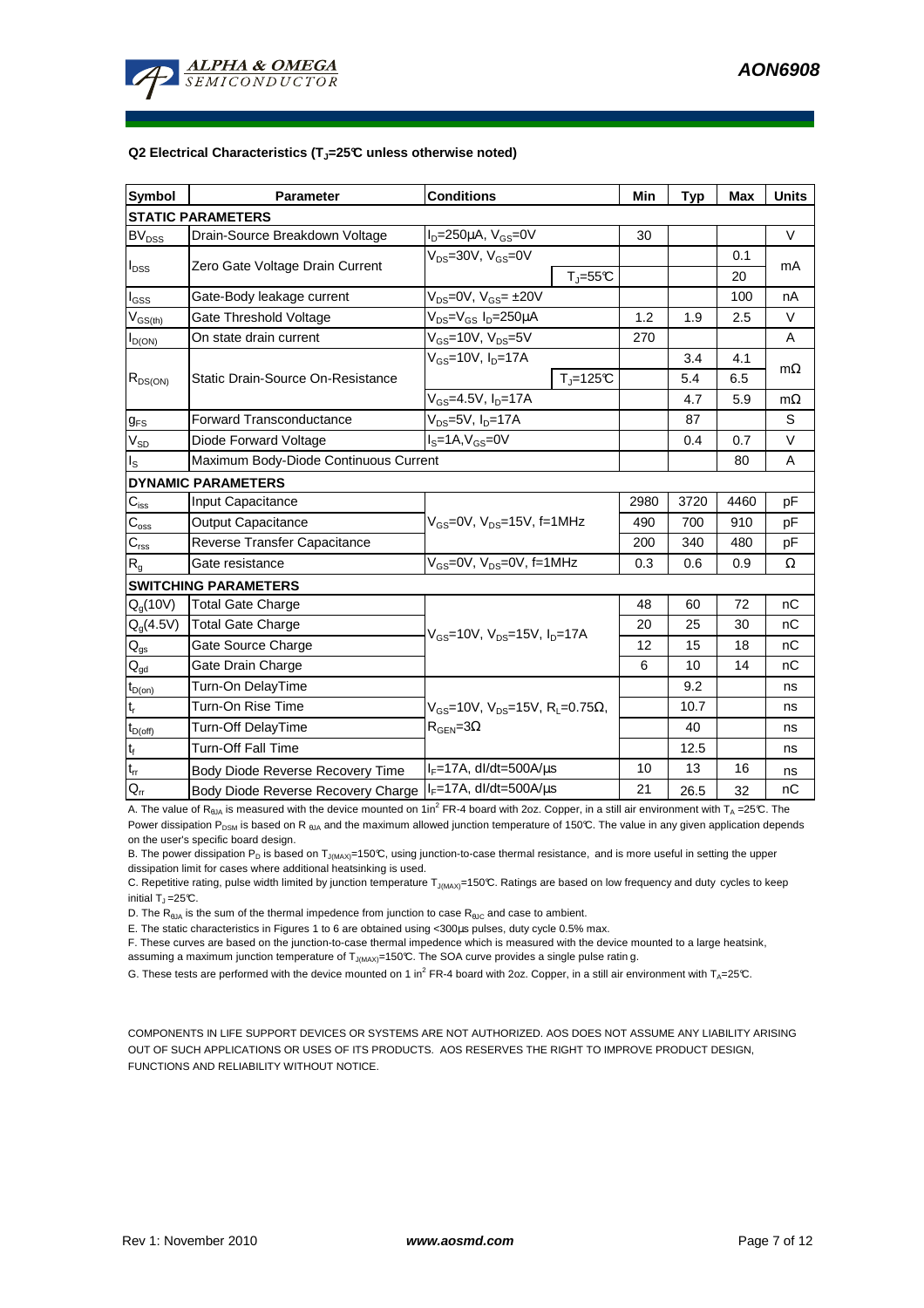



**(Note E)**

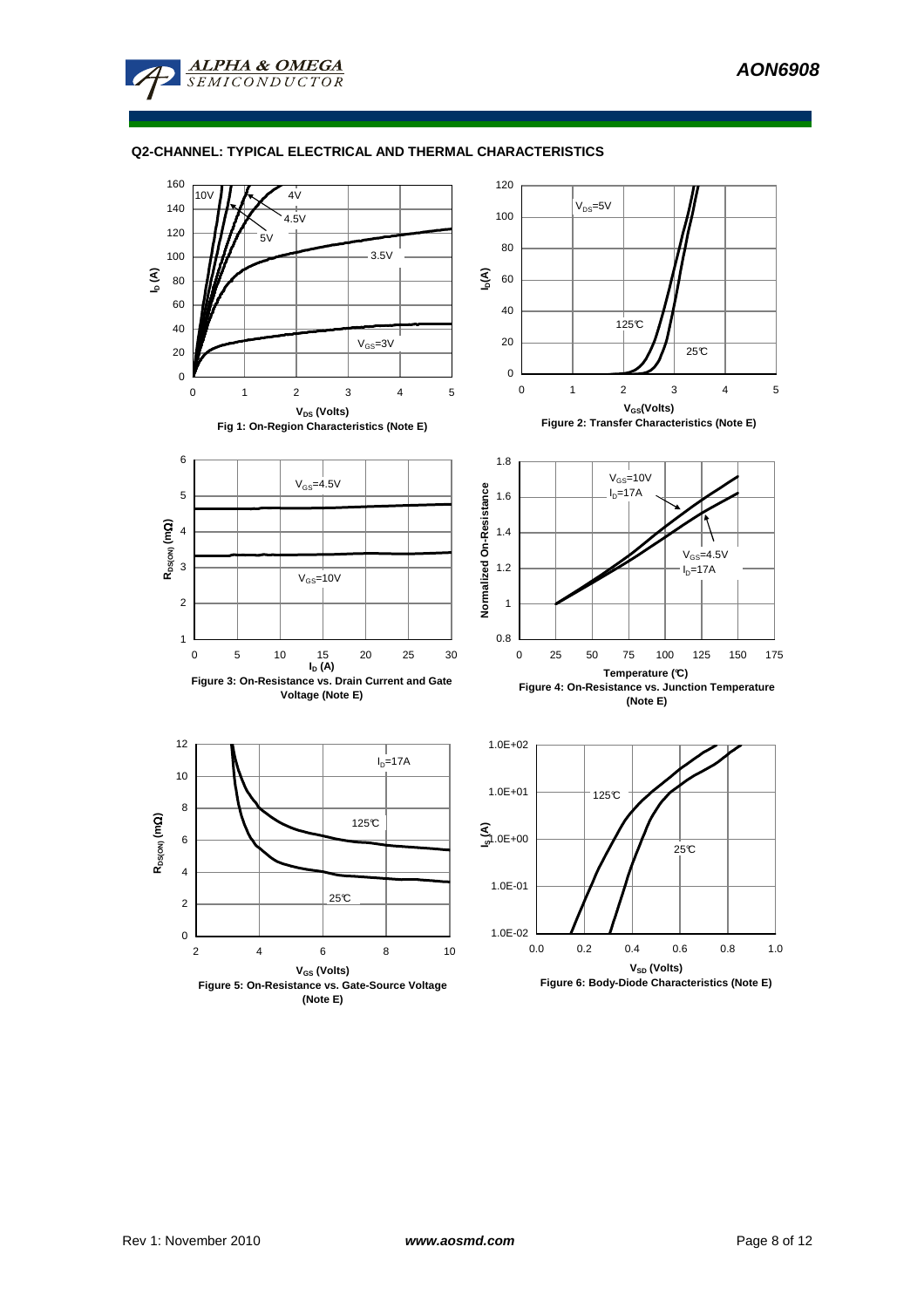



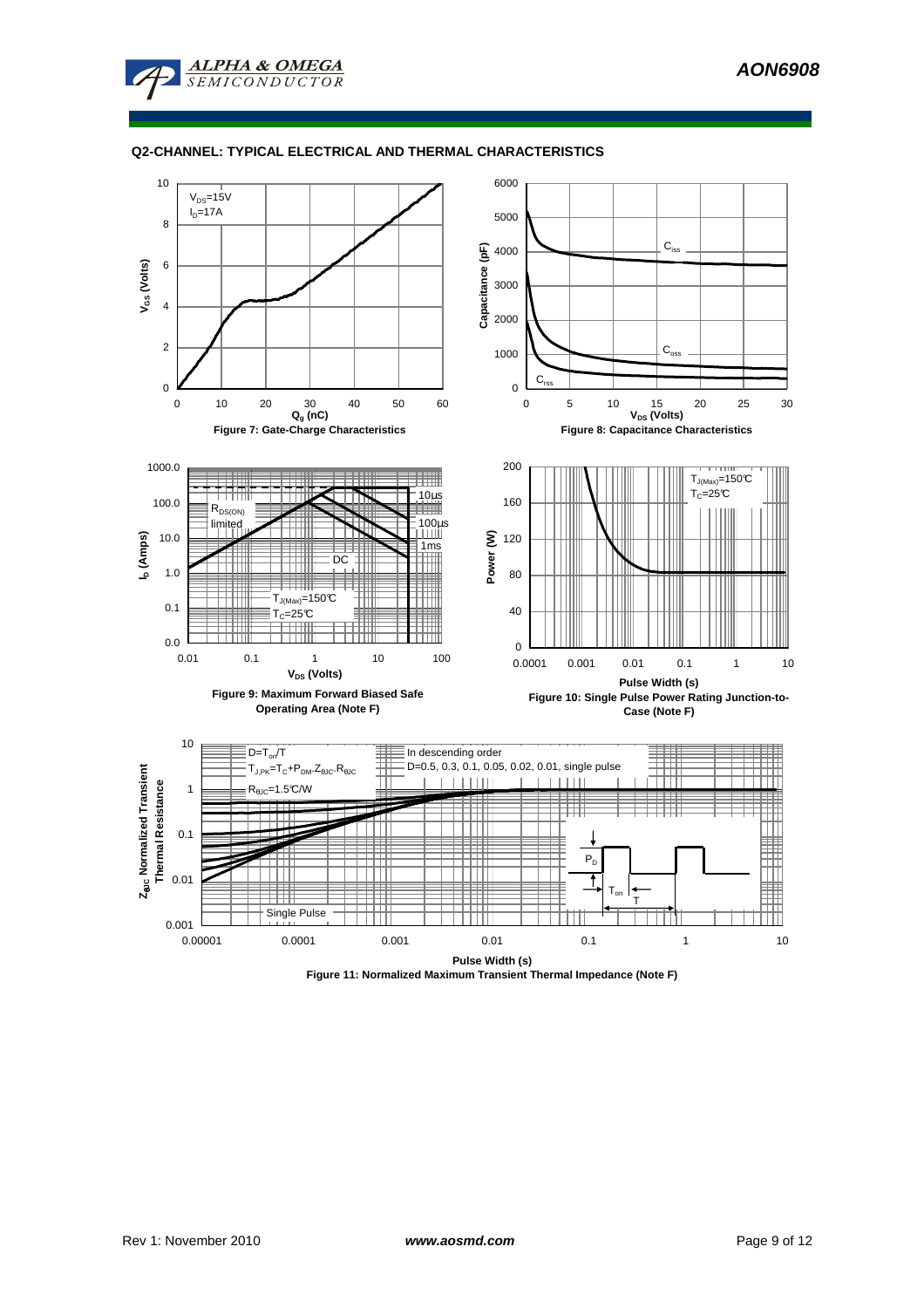



**Figure 16: Normalized Maximum Transient Thermal Impedance (Note G)**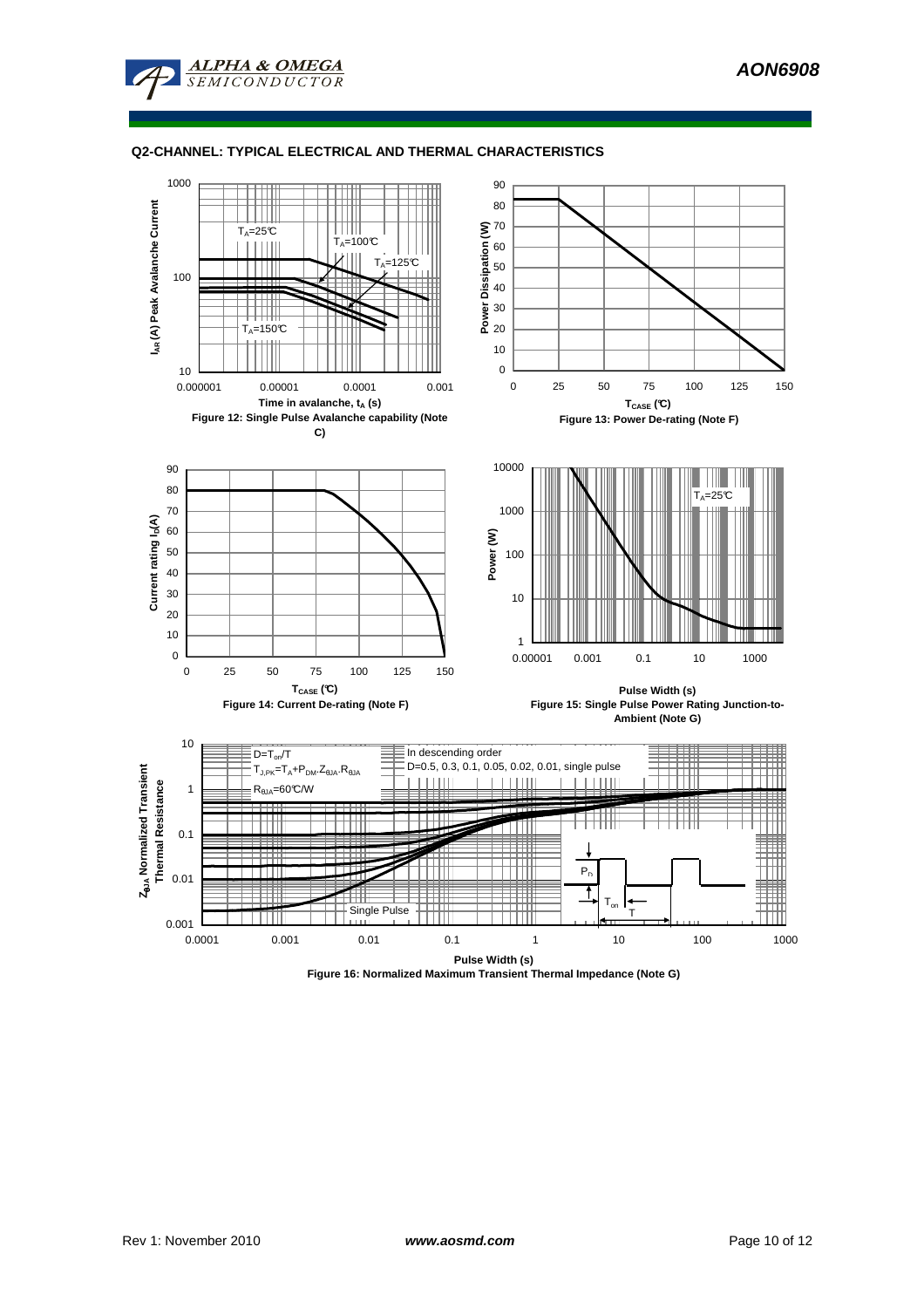